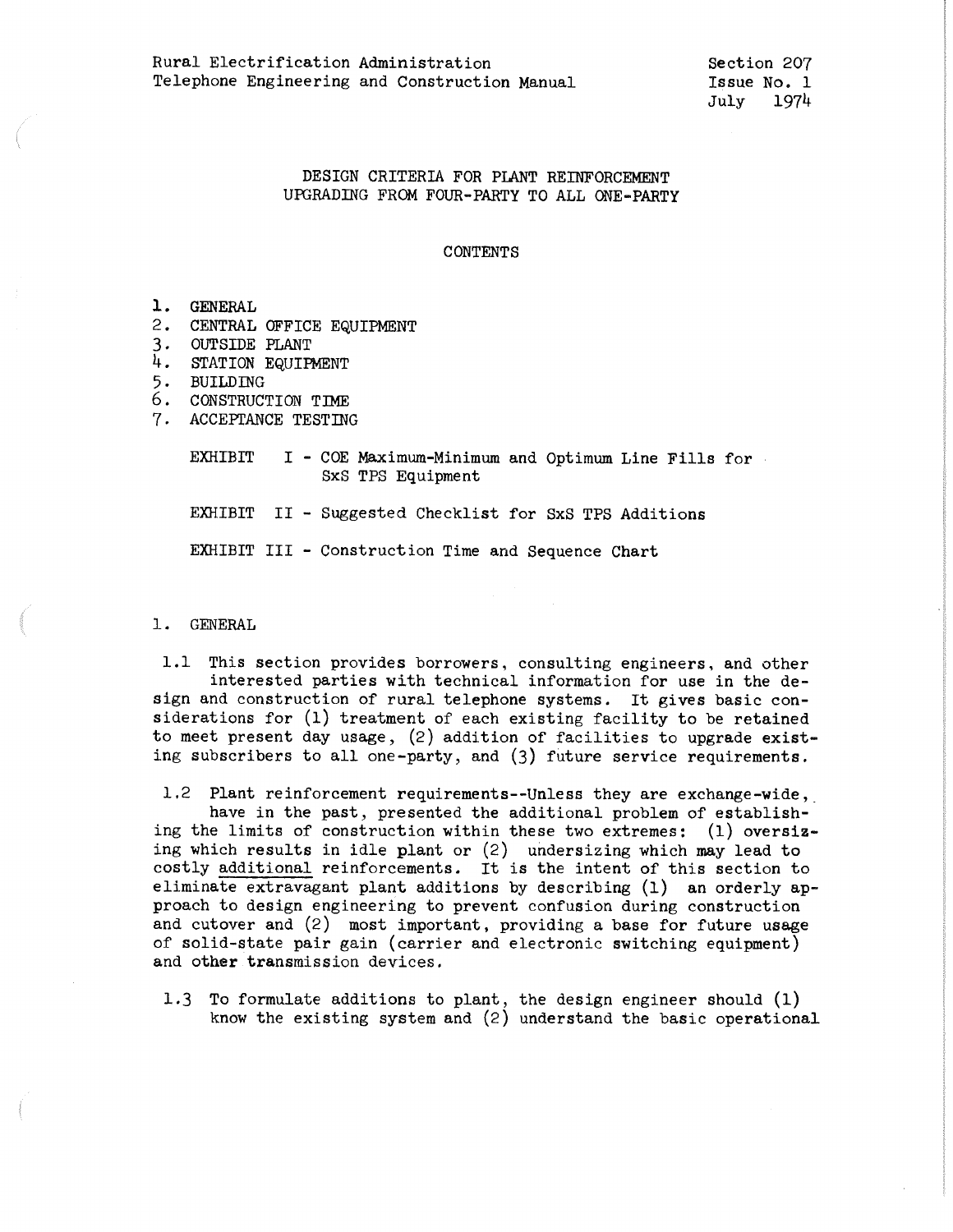problems which occur daily. These two factors will substantially assist the engineer in recommending the proper construction and cutover sequence.

1.4 The conversion process must be reviewed carefully as upgrading plans develop. In terms of the "flash cutover," (instantaneous) this could mean a substantial oversizing of facilities, or high labor cost outlays that may add little to the operation. It is possible that a "line at a time" cutover is impractical. More often, with careful design and conversion planning, a combination of the two will provide the best features of both. When it is necessary to provide facilities for conversion purposes., they are as much a part of design as those facilities required to meet subscribers' needs. Therefore, "conversion only" facilities need careful planning, and an effort should be made to work this into long range growth patterns.

1.5 When reinforcing and upgrading an existing system and planning to replace either an existing office with common control equipment or the installation of tone-dialing it will require a substantial change in the construction plan and sequence. This section is not intended to cover this.

# 2. CENTRAL OFFICE EQUIPMENT

2.01 Unbalanced originating traffic caused by improper line assignment is one of the most frequent problems, and yet can be the easiest to correct. *A* review of peg count readings, or, if not available, a line assignment review can be made in accordance with Exhibit I.

2.02 When power requirements at the busy hour or busy hours are greater than the output of the rectifier, the additional current required must come from the battery, causing the battery to discharge. Charging and discharging may lead to premature deterioration of the battery.

2 .03 Loop failure, or ''Threshold of Failure," can be determined by (1) adding resistance and (2) checking pulse distortion, using a pulse signaling test set (Northeast Electronics TTS26B and accessories, or equivalent). These tests, when compared with the specifications of the manufacturer, indicate the maintenance level of the operating company and will also assist the engineer with guide lines for costs of upgrading the existing equipment. Caution: Before making tests in paragraph 2.3, lift one lead off voltage meter in charger circuit to determine whether the meter is properly zeroed. Verify that full float voltage  $(51.5 - 52.8)$  is supplied to the central office under test.

2.04 Exhibit I--This exhibit proposes a 7 percent linear growth and is intended to be used for review and comparison. Experience has shown it is unwise to fill SxS line finder groups beyond 80 to 85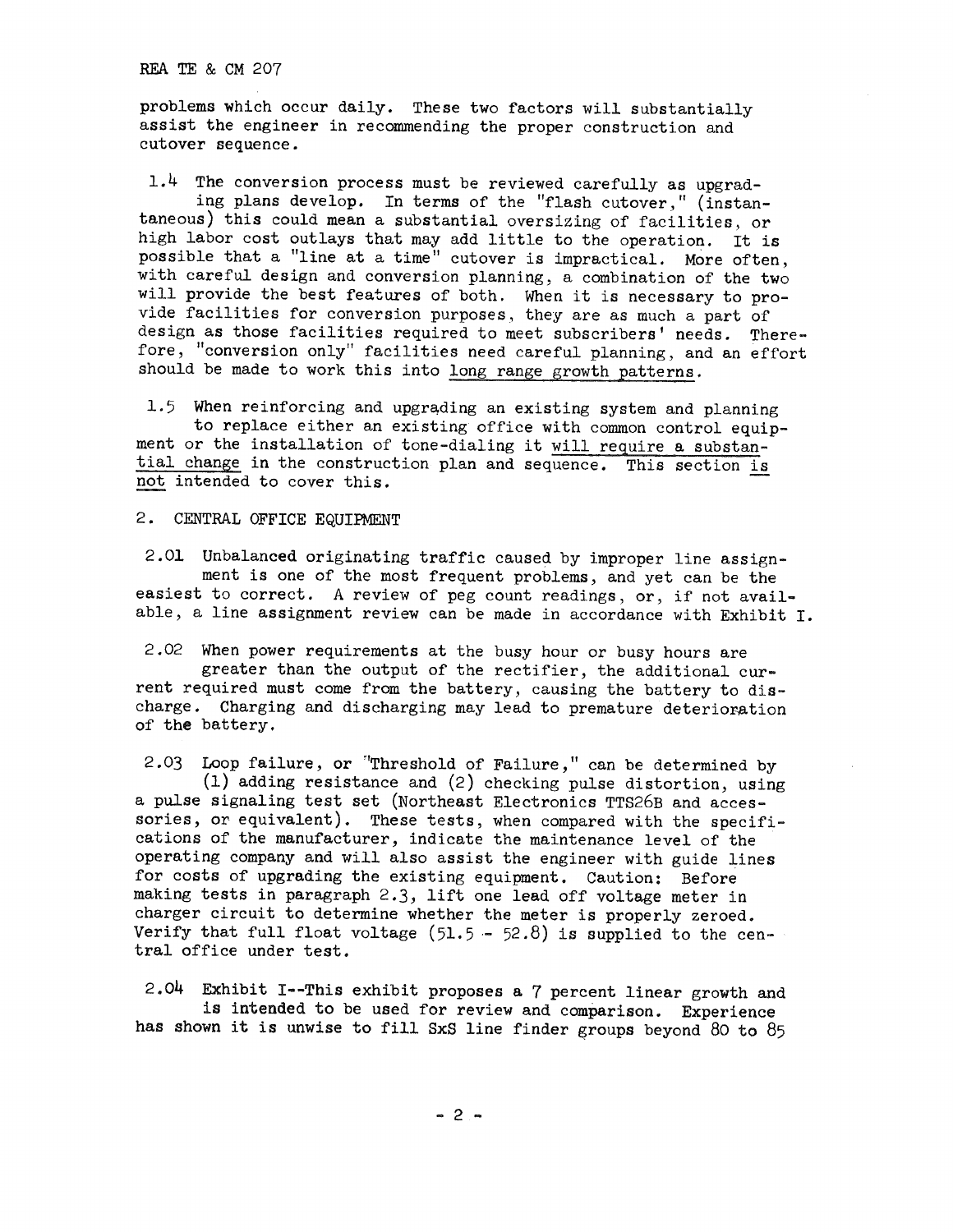percent at conversion without accurate traffic data. This fill is based on trunking efficiency at conversion with less than accurate traffic data, and an expected 96 percent usage at the end of 5 years.

2.05 When expanding an existing central office from one- and fourparty to all one-party with no accurate originating traffic data, it is suggested that subscribers with the same class of service (Urban Residence, Urban Business, Rural Residence, etc.) be distributed over all line groups subject to restrictions such as CMO, paystations, PBX, etc., as shown in Exhibit I. A complete traffic study should start during the busy season and not later than 12 months after upgrading is completed. It should be possible with reasonable record maintenance to achieve a 96 percent optimum fill on line finder groups, although steps should be taken well in advance of the point to assure the maximum fill is not exceeded.

2.06 Ringing machines will depend on the existing plant to be retained. Should existing station equipnent be retained, it may be necessary to provide multifrequency ringing machines for the new system when new ringing machines are needed. Vibrator type ringing machines are inadequate with fine gauge design and may cause inter-

ference on loop plant. See TE & **CM** 212.

2.07 **Main** distributing frame space consideration will require ample lead time. Usually additions can be made to an existing MDF in the following manner: (1) using bunching block space for new pair terminations, (2) changing out old style protectors with new modules and (3) expanding upward.

2.08 Moving entrance cables is not recommended in most situations.

2.09 Single and multifrequency, reference tone generators, quiet

termination, loop around and remote testing are most important additions to help achieve and maintain quality service. They are essential in preventive maintenance programs.

- 2.10 Loop extenders, voice frequency repeaters, and traffic registers should be centralized. Peg count meters shall have five digits.
- 2.11 See Exhibit II for further considerations for central office additions.
- 2.12 For additional items see Check List for SxS TPS COE Additions (Exhibit II).

3. OUTSIDE PLANT

- 3.1 Existing cable plant condition will usually range from poor to fair. Major causes are:
- (1) Specifications under which system was built (Transmission, housings, splicing, depth, gopher, etc.)

- 3 -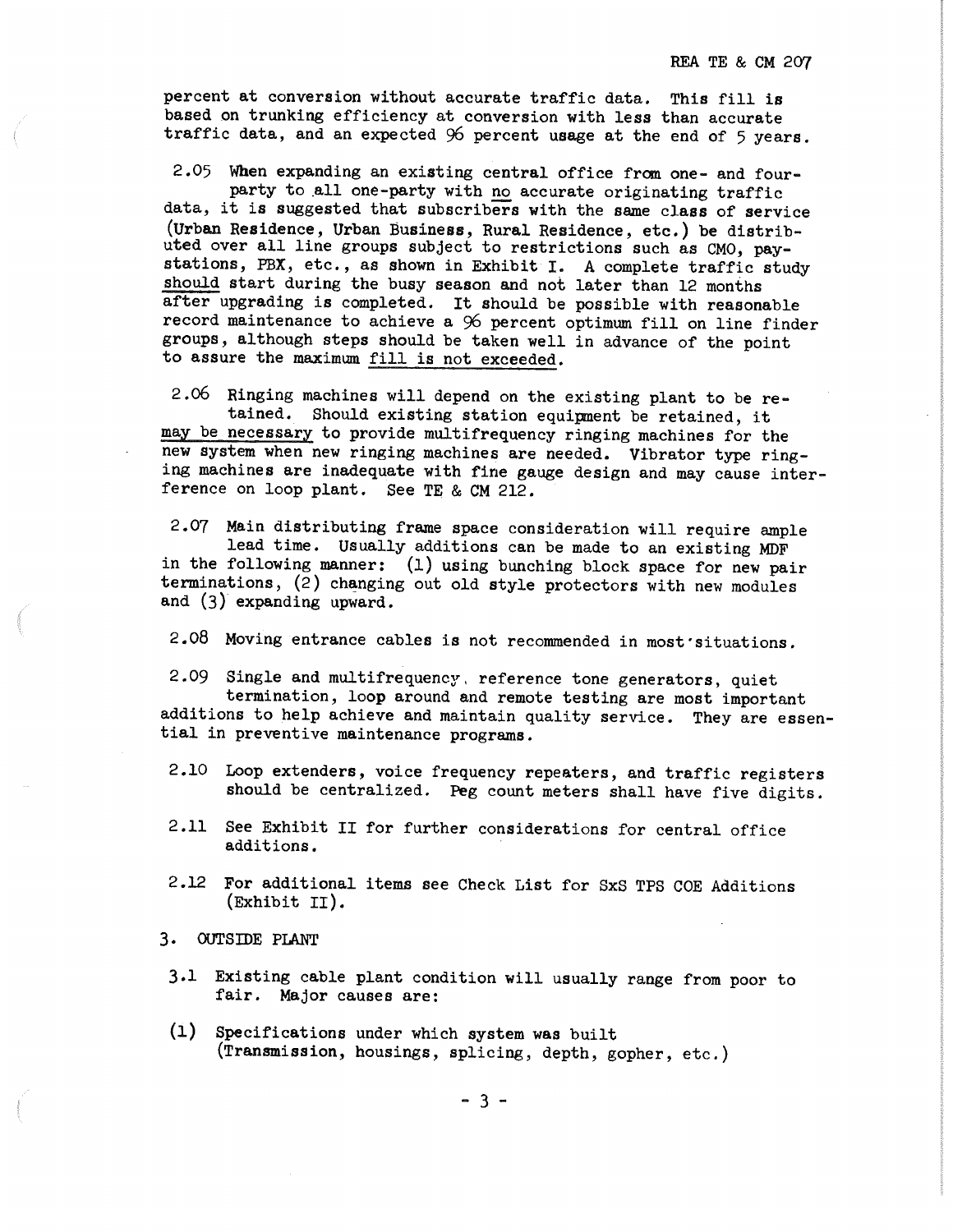- (2) Location in right of way
- (3) Quality of construction
- (4) Quality of acceptance testing
- (5) Quality of maintenance

3.2 Before existing cables and other units of outside plant are considered for future usage, effort by project engineers and plant operating personnel should determine as quickly as possible whether the system is capable of meeting upgrading standards. This can be done effectively by making the following tests:

- (1) Transmission (voice frequency and carrier)
- (2) Electrical leakage, to ground to pairs.
- (3) Resistance and resistance unbalance
- $(4)$  Noise  $(NM)$   $(NG)$  (noise metallic and noise to ground) and balance
- (5) Mutual capacitance (sample)

These tests, if made correctly and properly analyzed, will provide most of the information needed to make a determination as to whether the existing plant can be retained in the upgraded system.

- 3.3 A review of plant maintenance history is important. The following should be checked:
- (1) Road moves (bad splicing, wrong gauges)
- (2) Method of repair (conductor insulation, cracking, purging, underground splicing, etc.)
- (3) Method of testing (have tests been made on a routine basis, how were tests made)
- 3.4 A field check of cable housings and condition should be made to determine suitability of existing housings for the upgraded system.

3.5 When making the overlay of plant additions, care should be taken to use pair-gain devices for feeders whenever possible and to use existing wire and cables for distribution purposes. Cable sizing guide lines are recommended in TE & CM 210.

3.6 When consideration is being given to retain an H-88 loading scheme, and the reinforcing facilities are to be part of that scheme, care must be taken that the existing load coil locations when applied to the new facilities will not result in an undesirable voice frequency response, should it be necessary to locate the new loading points at other than the existing load points D-66 loading is recommended. In any event end sections should not exceed 9KF.

3.7 When a reinforcing cable is required, it generally should be feeders. Existing cables are more readily converted to distribution facilities, and substantial recovery of otherwise "bad" or unusable pairs can be realized.

- 4 -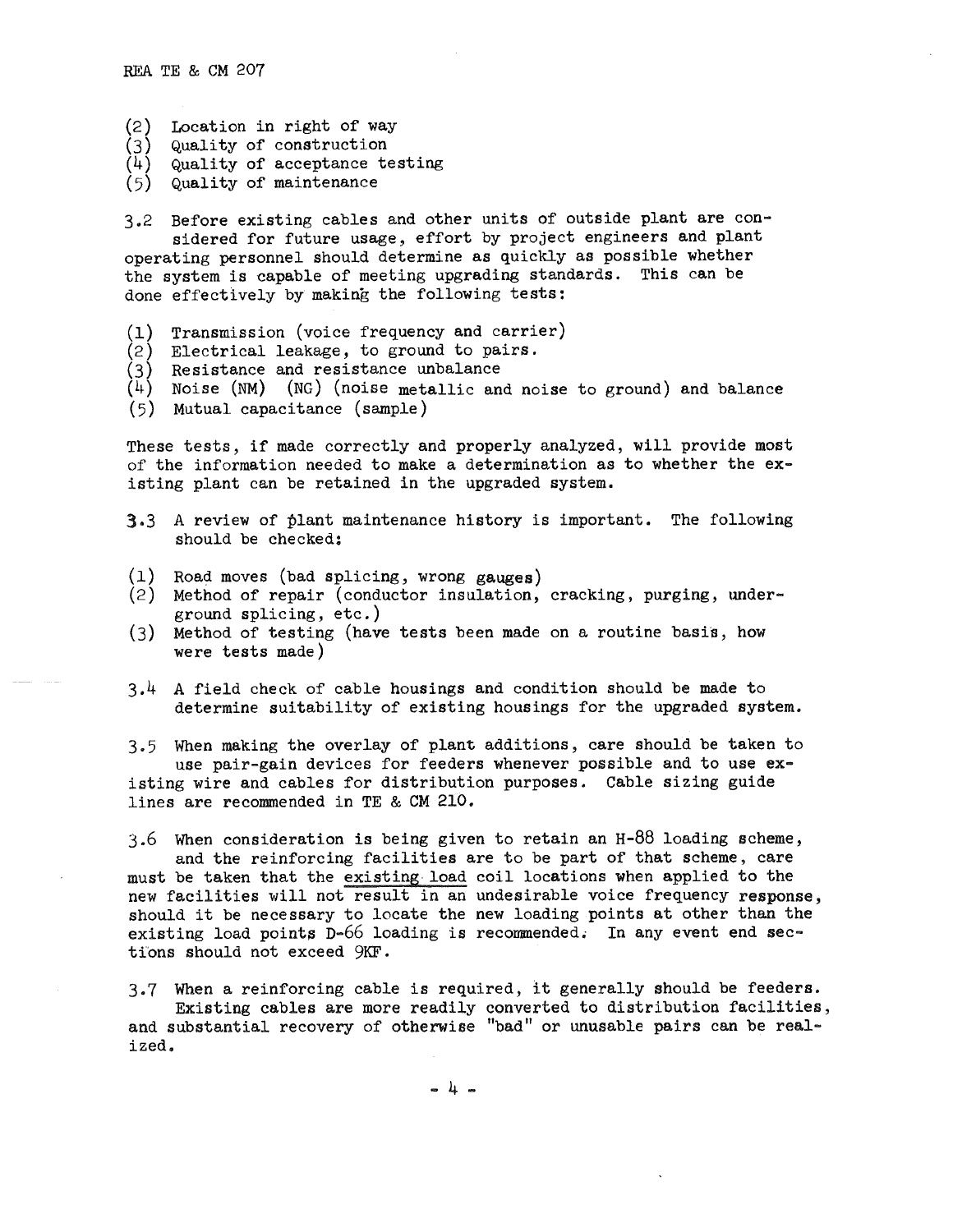3,8 Existing coarse guage cables are usually not suitable for high efficiency feeder cables due to the following reasons: (1) Entering all pedestal housing.(2) Cable sizes too small in areas where station carrier facilities should be used. (3) Rehabilitation required to provide reliable carrier paths.

#### 4. STATION EQUIFMENT

4.1 Troubles on drops, buried services, protectors, grounds, inside wire and station apparatus frequently account for more than  $50\%$ of plant troubles found. While station equipment amounts to 15% or less of the investment in rural systems it accounts for  $1/3$  to  $1/2$  of the annual maintenance.

- 4.2 Telephone sets exposed to open wire, will usually require rehabilitation.
- 4.3 500 type telephone sets which are served over cable facilities should perform satisfactorily.

4.4 Station items if retained generally require rehabilitation. Aerial drops may be introducing noise, Cords, dials and ringers have a high trouble rate. Existing ringers may be unsuitable for use on loops over 2000 ohms. Conversion to fuseless station protectors may significantly reduce maintenance.

- 4.5 Multifrequency ringing must be retained initially where old sets with multifrequency ringers are retained.
- 4.6 Ringers should be bridged. Telephone grounds, electric grounds and water systems should be bonded together.

 $4.7$  General determination can be made from the records but inspection to determine rehabilitation of individual installations should be done as part of staking.

 $4.8$  The testing and rehabilitation of telephone sets to be returned to service can be done in the following manner: (1) Startin with a suitable quantity of new replacement sets. (2) Install the new sets. (3) Bring the old sets back to rehabilitate or junk as necessary.  $(4)$  The original telephone sets are now ready to return to service.

# 5 • BUILDINGS

5.1 When making additions to an existing central office building, floor space requirements should generally be based on a 25 year central office life. Floor space requirements must be considered for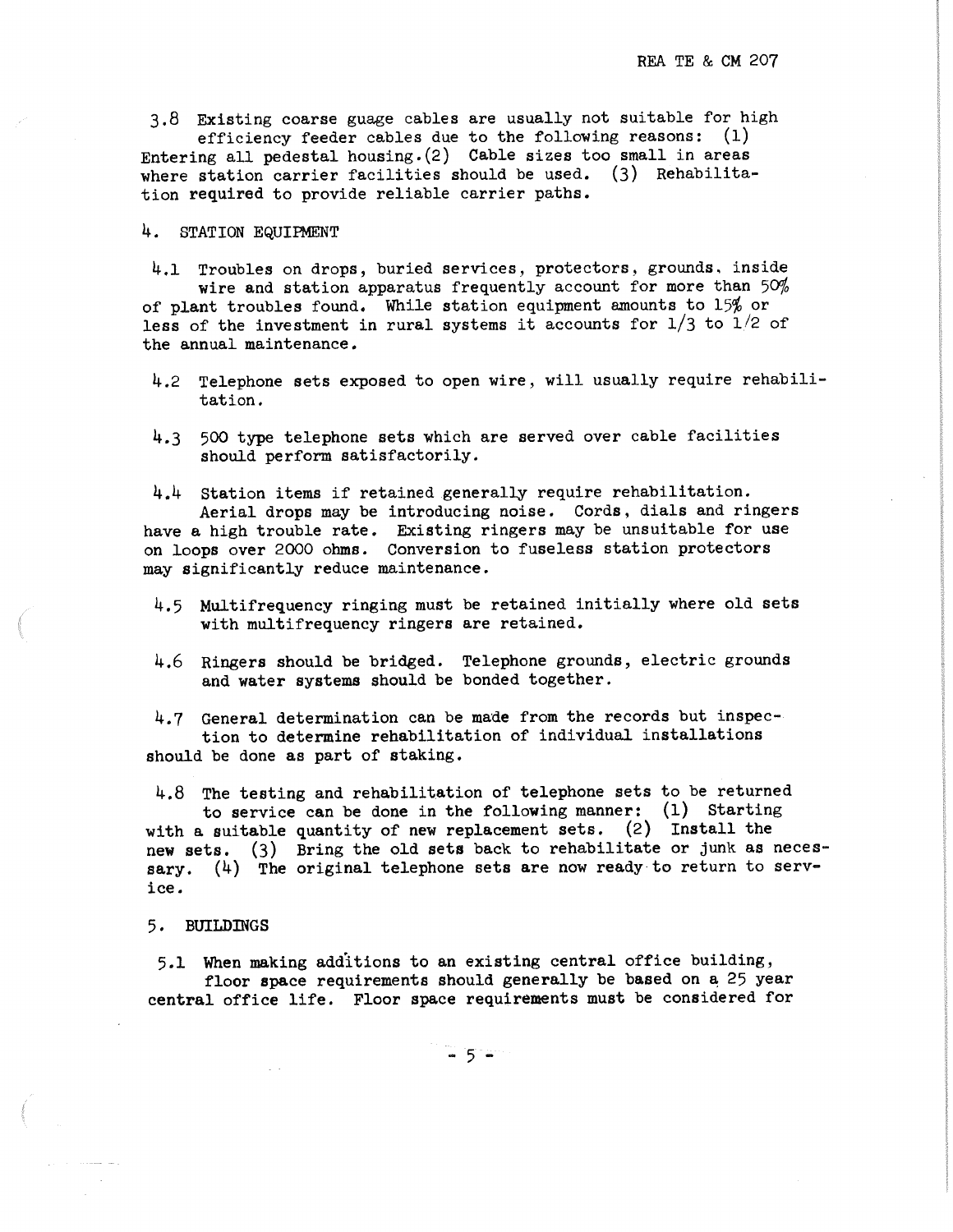the following items:

- (1) Battery charging and power board
- (2) ANI and CMO
- (3) Voice frequency repeaters
- (4) Loop extenders
- $\zeta$ 5) .MDF additions
- (6) Carrier radio multiplex and concentrators
- (7) Connecting company requirements
- (8) Mobile radio systems
- (9) Register senders
- (10) Local message metering equipment
- (11) Standby engine generator
- $\binom{12}{13}$ Rest room
- Cable vault
- (14) File cabinet and desk
- (15) Switch repair space
- (16) Fire reporting equipment
- '(17) Centralized test equipment
- (18) Custom calling equipment
- (19) Automatic toll ticketing
- (20) Alarm sending equipment.
- 5.2 Usually the battery must be relocated; therefore, this space could be used in other ways.

5.3 When building additions must be made, plans should include con-

sideration of future replacement of SxS equipment. In replacing an operating system, extra floor space must be provided during the replacement process.

# 6. CONSTRUCTION TIME

6.1 Construction Time and Sequence Chart--Exhibit III is a guide to use in discussing and coordinating activities. The chart, if properly prepared, will provide work priorities and assist in personnel management, which will keep the project moving without undue interruption of service and at the same time prevent duplication of effort.

6.2 The "Ear Chart" shown in Exhibit III will provide an overall pic- ture of the project. However, it is recommended that a more detailed work plan subdividing the various phases be prepared. Numerous activities can and should be paralleled to convert in the shortest possible time, thereby saving a substantial amount of construction and engineering funds.

7. ACCEPTANCE TESTING

7.1 Testing must be done in stages. The final test should be that of loop checking and recording the results on operating plant records for plant personnel usage. In a major reinforcement the same acceptance tests are required on the retained plant that have been modified as are required on new plant.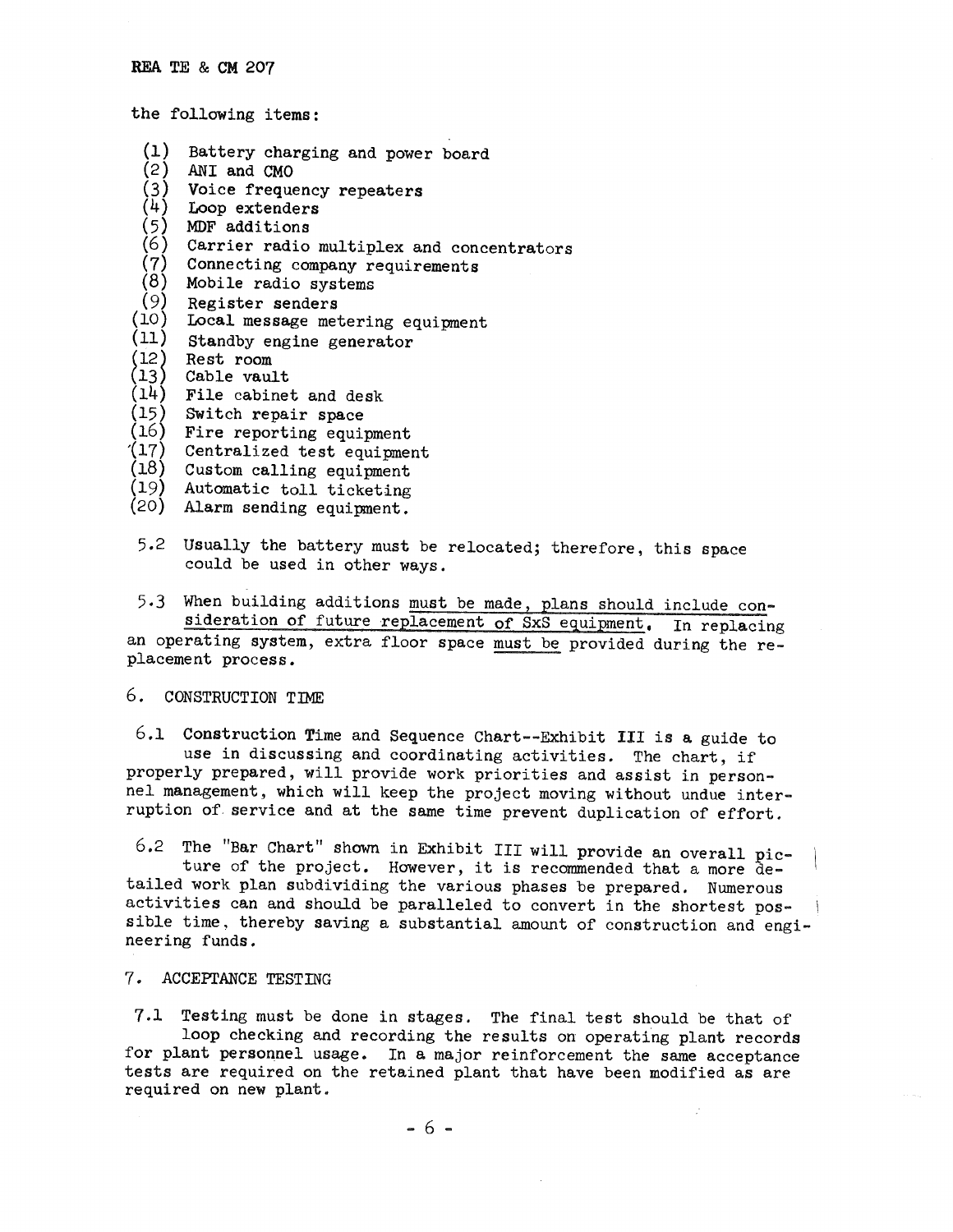| LINE GROUPS                |                                                                                                 | 2            | ३।           |                | -51            | 6              |                              |    |              |                |                |                |                |                   |                     |                |              |                              |                |                   |                | 7 8 9 10 11 12 13 14 15 16 17 18 19 20 21 22 23                               |                |
|----------------------------|-------------------------------------------------------------------------------------------------|--------------|--------------|----------------|----------------|----------------|------------------------------|----|--------------|----------------|----------------|----------------|----------------|-------------------|---------------------|----------------|--------------|------------------------------|----------------|-------------------|----------------|-------------------------------------------------------------------------------|----------------|
| UR (Urban Residence)       |                                                                                                 |              |              |                |                |                |                              |    |              |                |                |                |                |                   |                     |                |              |                              |                |                   |                | 34 34 34 34 34 35 34 34 34 35 35 34 35 36 37 35 34 35 34 35 35 35 35 35 36 34 |                |
| RR (Rural Residence)       | 341                                                                                             |              |              |                |                |                |                              |    |              |                |                |                |                |                   |                     |                |              |                              |                |                   |                |                                                                               |                |
| UB (Urban Business)        | 7                                                                                               | 7            | -91          | -9I            | -91            | -81            | - Ol                         | g  | -91          | -91            | -9 I           | -9 I           | $\overline{9}$ | -9 I              | -91                 | -9 I           | -9 I         | -9 I                         | -91            | $\mathsf{Q}$      | -91            | -91                                                                           | -91            |
| KS Key System              | $+$                                                                                             | $\div$       |              |                |                | $\overline{2}$ | 2                            | 21 |              |                | $\overline{c}$ | $\mathbf 1$    | $\mathbf 1$    | $\overline{2}$    | $\cdot$ 1 $^\prime$ | $\overline{c}$ | $\mathbf{I}$ | $\overline{c}$               | $\mathbf{1}$   | $\overline{c}$    | $\mathbf{1}$   | $\mathbf{1}$                                                                  | $\overline{c}$ |
| PABX                       |                                                                                                 |              |              |                |                |                |                              |    |              |                |                |                |                |                   | $\mathbf 1$         | $\mathbf 1$    |              |                              |                |                   |                |                                                                               |                |
| P.S. Pay Phone             | 4                                                                                               | 4            |              | ۰              | $\blacksquare$ |                | $\qquad \qquad \blacksquare$ |    |              | $\blacksquare$ | $\blacksquare$ | $\sim$         | $\blacksquare$ |                   | $\blacksquare$      | $\,$           |              | $\qquad \qquad \blacksquare$ | $\blacksquare$ | $\blacksquare$    | $\blacksquare$ | $\qquad \qquad \blacksquare$                                                  |                |
| Special Lines (S.L.)       | 2                                                                                               | $\mathbf{S}$ | $\mathbf{2}$ | $\overline{c}$ | $\overline{2}$ | 2              | 2                            | 2  | $\mathbf{2}$ | $\mathbf{2}$   | $\overline{c}$ | $\overline{c}$ | $\mathbf{2}$   | $\lceil 2 \rceil$ | $\overline{c}$      | $\overline{c}$ | $\mathbf{2}$ | 2                            | $\overline{c}$ | $\lceil 2 \rceil$ | $\overline{2}$ | 2 <sup>1</sup>                                                                | -21            |
|                            |                                                                                                 |              |              |                |                |                |                              |    |              |                |                |                |                |                   |                     |                |              |                              |                |                   |                |                                                                               |                |
| Maximum Fill at Conversion | <u>81  81  80  80  81  80  81  82  82  81  82  82  82  82  82  82  81  82  81  81  81  81  </u> |              |              |                |                |                |                              |    |              |                |                |                |                |                   |                     |                |              |                              |                |                   |                |                                                                               |                |

Maximum practical fill of 96 percent end of study period (5 years)

 $\mathbf{y}^{\prime}$ 

 $\sim$ 

|          | Actual Fill, 95.0 percent (Exhibit I has an assumed 7 percent growth) | 5 Year Subscribers Conversion Subscribers           |                      |                                               |
|----------|-----------------------------------------------------------------------|-----------------------------------------------------|----------------------|-----------------------------------------------|
| Example: | 1758 existing subscribers at ACS stage                                | $850$ Urban Res.                                    | 795                  |                                               |
|          | 1875 sub lines at conversion                                          | $830$ Rural Res.<br>335 Urban Bus.                  | 784<br>202           |                                               |
|          | 2188 at end of study period                                           | 30 K.S. (80 trunks)<br>5 PABX $(27 \text{ trunks})$ | 10<br>$\overline{c}$ | $(30 \text{ trunks})$<br>$(8 \text{ trunks})$ |
|          | Maximum desirable fill at conversion 83 percent                       | 20 P.S.<br>$46 S.L.$ (Test)                         | 10<br>46             | REA<br>(Test)                                 |
|          | Actual fill at conversion 81.0 percent                                | 2116                                                | 1849                 | 녑                                             |
|          | EXHIBIT I - COE Maximum-Minimum and Optimum                           |                                                     |                      | ≫<br>g                                        |
|          | Line Fills for SxS TPS Equipment                                      |                                                     |                      | 507                                           |

 $\lambda_{\rm{max}}$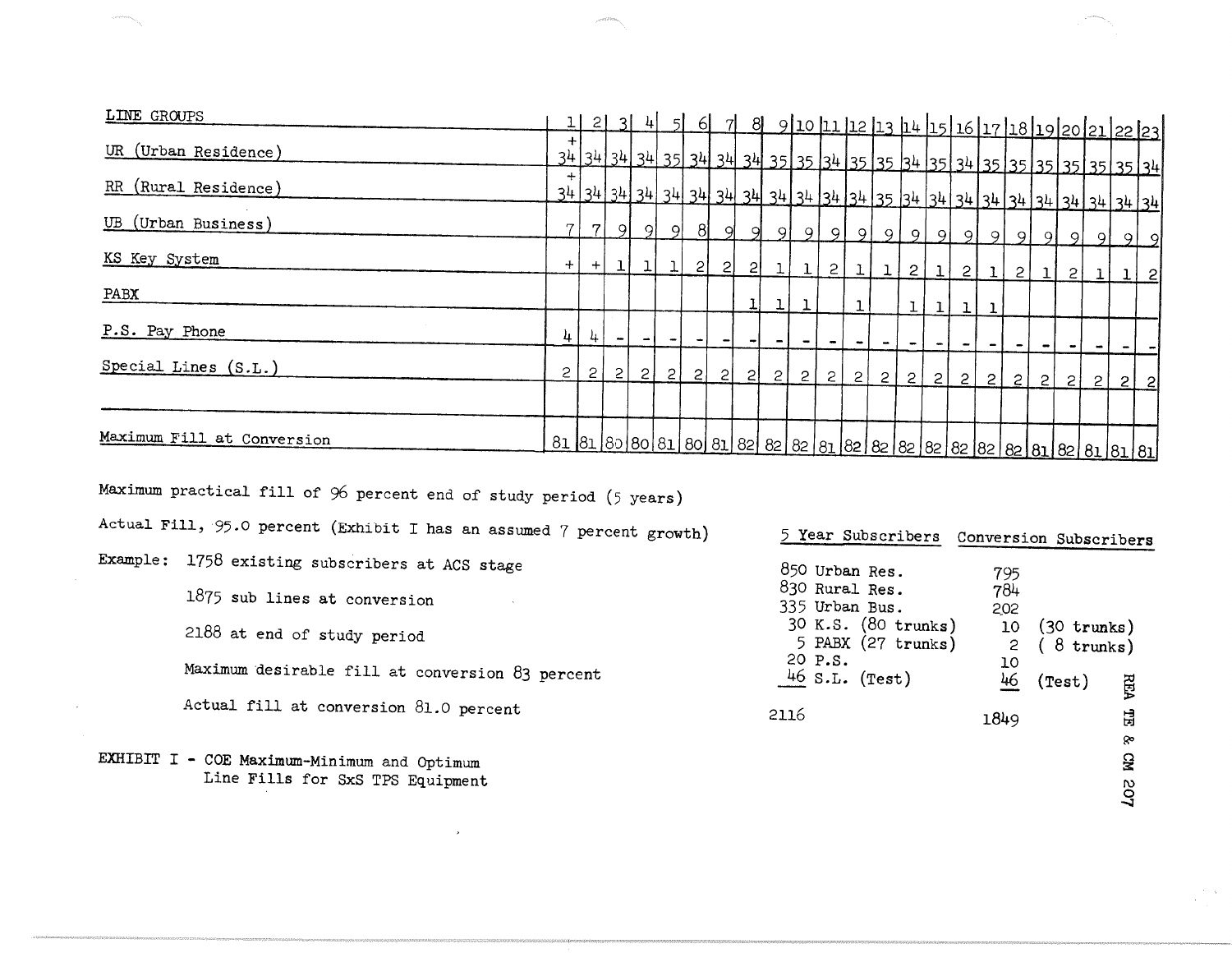### EXHIBIT II

Suggested Checklist for SxS TPS Additions

- 1. One-way trunks power requirements, ANI, toll ownership, new trunk groups.
- 2. Review ACD or SLP for subscriber growth.
- 3, Inventory existing equipment and revise existing floor plan, if necessary.
- 4. Revise existing switching schematic to show updated inventory and location of existing equipment.
- 5, Revise existing switching schematic to show proposed equipment location, quantity of equipment to be ordered, and proposed traffic data. (Caution: Do not plan to move working traffic paths from existing equipment before upgrading.)
- 6. Consideration should be given to miscellaneous materials such as power wiring, fusing, racks, cabling to bring the office into operating condition.
- 7, List any materials or equipment to be supplied by owner.
- 8. How is long line treatment to be handled?
- 9. Will standby engine generator be installed? Who will furnish? Who will install?
- 10. Will conversation timing be eliminated?
- 11. How will long line treatment be accomplished?
- 12. Have all trunk requirements been shown on switching schematic?
- 13, Will the existing charger and battery be adequate in the new system?
- 14. How will the MDF be expanded and what changes will be required in entrance cables?
- 15. Has adequate provision been made for relay racks for carrier, concentrators, etc.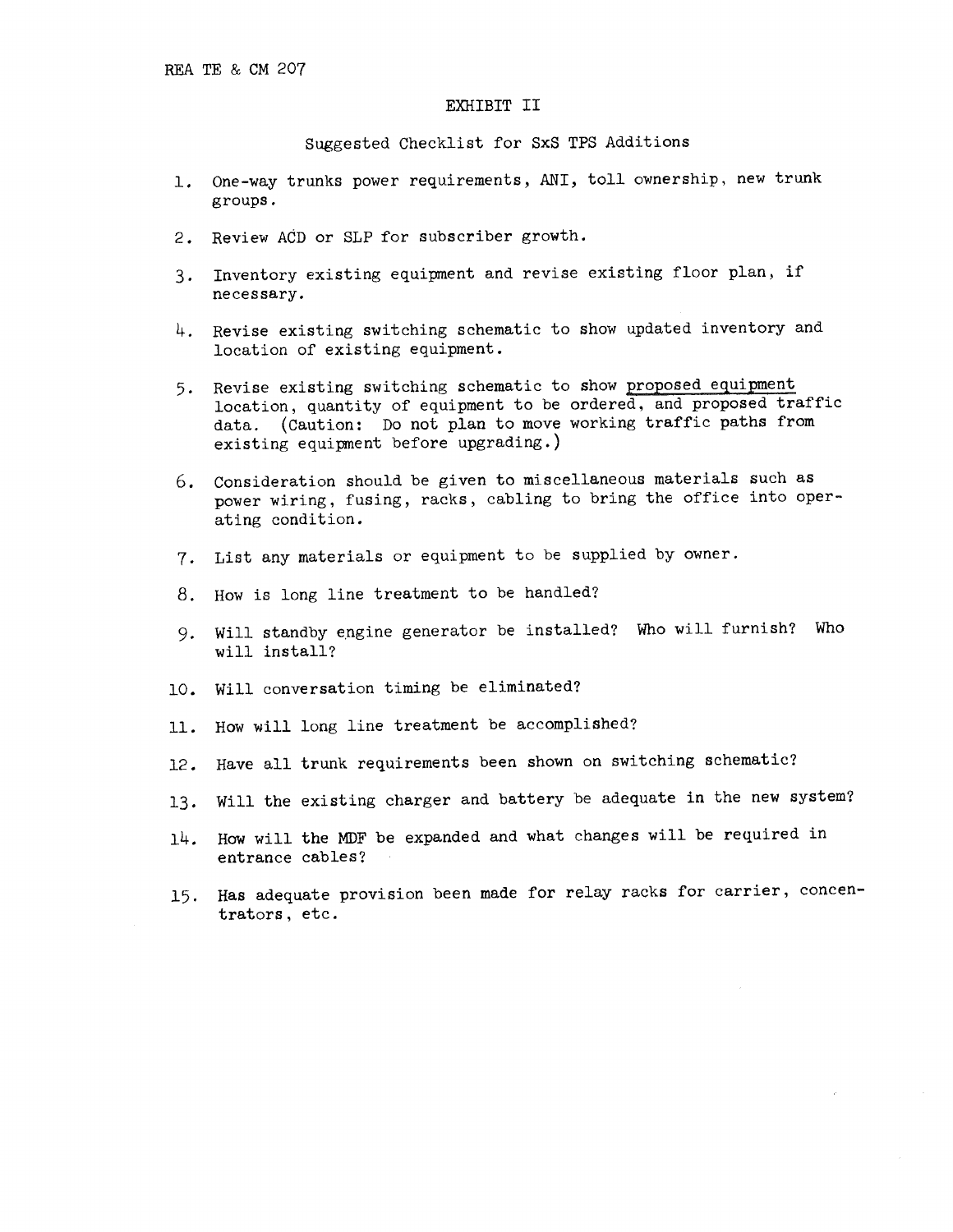

**NOTES:** 

- 
- 
- 
- $7.9977$
- 

CONSTRUCTION TIME AND SEQUENCE CHART

# EXHIDITI TII